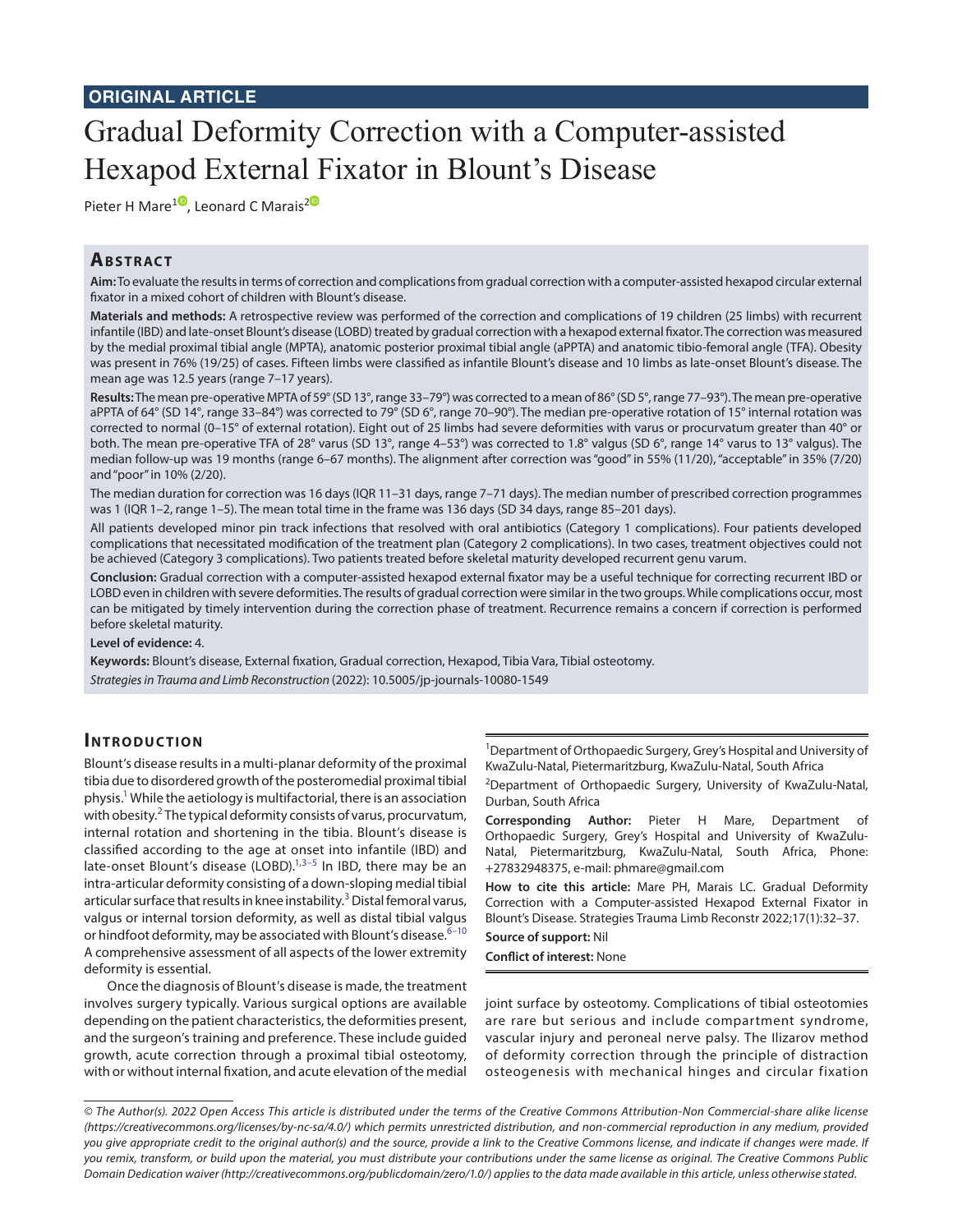has been applied to Blount's disease successfully.<sup>[9](#page-5-6),11</sup> Gradual correction through a proximal tibial metaphyseal osteotomy alone or in combination with acute or gradual medial joint elevation osteotomy has become more sophisticated with the development of computer-assisted hexapod circular external fixators[.12](#page-5-8) While the procedure is complicated and patient compliance is essential, gradual correction presents a unique opportunity to mitigate complications during deformity correction. Timely intervention may offset permanent impairment when a setback is encountered. The development of classification systems to describe the "difficulties" encountered during gradual correction with circular fixators has been helpful to anticipate and prevent permanent complications[.13](#page-5-9)[–15](#page-5-10)

This retrospective observational study describes our experience with gradual correction using a hexapod external fixator in a subset of patients with Blount's disease. Our objectives were to determine the pre-operative tibial deformity and analyse the clinical outcome of surgery in terms of the correction and incidence of complications.

### **MATERIALS AND METHODS**

The sample comprised all children with Blount's disease treated with gradual correction and hexapod external fixation through a proximal tibial and midshaft fibula osteotomy by our Paediatric Orthopaedic Unit in an academic hospital between 2013 and 2019 [\(Fig. 1](#page-1-0)). These patients were identified through a database at the unit. We included children ≥7 years with recurrent IBD without medial joint line depression (or after previous medial elevation osteotomy with recurrent metaphyseal deformity) and those with LOBD where the magnitude of deformity was greater than could be corrected with guided growth (considering the amount of growth remaining) or where severe obesity made guided growth undesirable due to the risk of failure. The normal angle of depression of the medial plateau (ADMP) has been described as 20–30°[.16](#page-5-11) Children with IBD and medial joint line depression >30° and knee instability were managed by simultaneous medial elevation, lateral epiphysiodesis and acute correction through a proximal tibial osteotomy and mid-shaft fibula osteotomy.<sup>17</sup>

#### **Surgical Technique**

Pre-operative deformity analysis was performed by clinical examination and a radiological assessment as described by Paley and Tetsworth.<sup>18</sup> The procedure was performed under tourniquet control in the supine position on a radiolucent table. One centimetre of the fibula diaphysis was resected subperiosteally to avoid premature consolidation. All patients were treated with the TLHex external fixator (Orthofix Srl, Verona, Italy). Two methods of frame mounting were used: a frame was either configured or built preoperatively using the software available for the TLHex system; or the rings were mounted orthogonally to the reference and moving segments intraoperatively. The magnitude of procurvatum is difficult to estimate clinically and mounting the rings in the correct rotation may also be challenging. Prebuilding the frame facilitates correct frame position and fixation because the rings are fixed in the correct relationship to each other, and the longer distal tibial (moving segment) becomes an additional guide to the frame position. The proximal and distal rings were fixed to the tibial with a tensioned transverse wire in each ring, respectively. The proximal wire was placed just distal to the knee capsular insertion, anterior to the fibula and distal to the growth plate. Rotation was assessed clinically and the correct coronal and sagittal plane orientations



<span id="page-1-0"></span>**Figs 1A to D:** (A) Clinical picture of the lower limbs of an 11-year-old girl with recurrent Blount's disease on the left; (B) Post-operative AP radiograph of the knee with the external fixator applied and the osteotomy visible; (C) Clinical picture of the lower limbs at skeletal maturity; (D) Standing long-film AP radiograph of the lower limbs at skeletal maturity

were confirmed on fluoroscopy. Two 6 mm diameter half pins were inserted and fixed to each ring to complete fixation. The half pins were inserted parallel to the rings and perpendicular to the bone segment and to each other. A low-energy tibial osteotomy was performed approximately 1 cm from the most distal proximal halfpin according to the technique described by De Bastiani et al.<sup>19</sup> All half pins were hydroxyapatite-coated. The pin tracks were dressed by occlusive gauze dressings soaked in chlorhexidine gluconate in 70% alcohol.

A lateral proximal tibial epiphysiodesis was performed in all children with IBD if treated for recurrent deformity following a previous tibial osteotomy and if significant growth remained. The children with IBD and LOBD treated near skeletal maturity did not require a lateral epiphysiodesis.

Post-operative X-rays were taken to reassess the deformity and evaluate the frame mounting. The TLHex software was used to calculate the deformity correction program (www.tlhex.com) [\(Fig. 2](#page-2-0)). Our aims for the final medial proximal tibial angle (MPTA) and posterior proximal tibial angle (PPTA) were 87° and 81°, respectively, and we also included 15° external tibial rotation. The amount of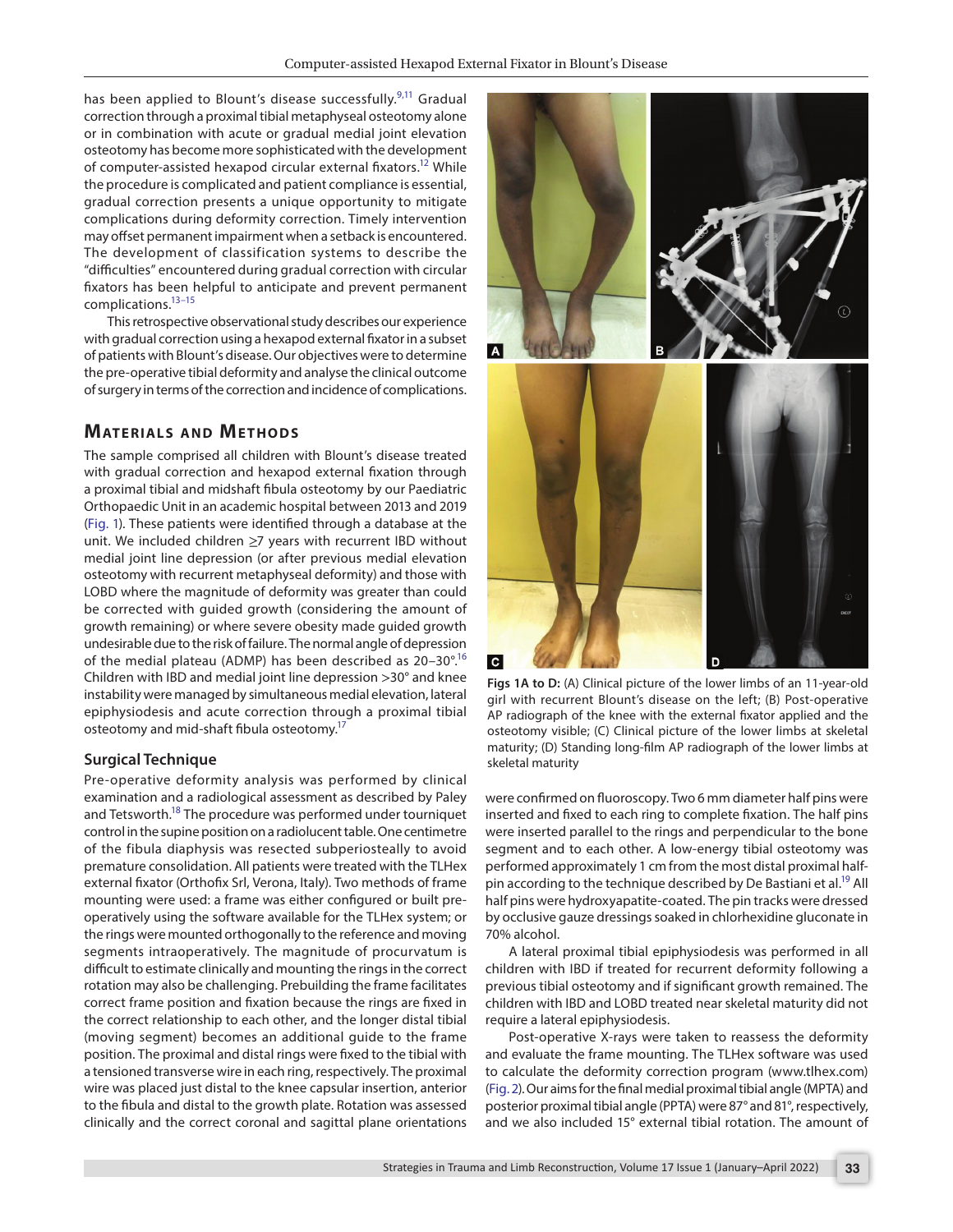

**Figs 2A and B:** (A) Screen-captured image showing the planned correction during the deformity correction planning process from the HEX-ray module of the TLHEX application software (www.tlhex.com); (B) AP radiograph of the knee and proximal tibia and fibula depicting the limb after gradual correction

<span id="page-2-0"></span>lengthening was calculated based on the estimated LLD at maturity in unilateral cases. In bilateral cases, lengthening was calculated to ensure the moving segment clears the reference fragment during the correction. Pin-track care was started after a week as a daily routine of pin cleaning with chlorhexidine gluconate in 70% alcohol. The pin tracks were not routinely dressed after the initial post-operative period.

#### **Measurements**

Radiographs taken as weight-bearing films were reviewed before surgery, after frame removal and at the latest follow-up to identify cases with recurrent deformity. Measurements taken included the anatomic tibio-femoral angle (TFA), the medial proximal tibial angle (MPTA) and the anatomic posterior proximal tibial angle (aPPTA). The tibial torsion was assessed clinically by an estimation of the intermalleolar axis and foot-thigh angle. The leg length discrepancy was evaluated clinically and radiologically on standing long leg films when available. Recurrence was defined as an MPTA decrease of greater than 10°.

The TLHex software programme data were reviewed for the magnitude of deformity correction as well as the number and duration of correction schedules. The total time in the frame was also recorded.

The outcome in terms of alignment at the latest follow-up was assessed as "good" if the TFA was measured as 1-11° valgus.<sup>[20](#page-5-15)</sup> "Acceptable" alignment was if the TFA was between 0 and 9° varus as we found that patients were satisfied with the cosmetic appearance of the limb and declined further intervention. Valgus alignment with a TFA >11° valgus or varus alignment with a TFA  $\geq$ 10° varus was categorised as "poor" alignment.

Complications were classified using the system described by Cherkashin et al[.15](#page-5-10) Category 1 complications required no alteration in the treatment plan, no return to the operating theatre and did not affect the treatment outcome. Category 2 complications necessitated modifications in the treatment plan or a return to the operating theatre, but the eventual outcome was not affected. Category 3A complications resulted in a failure to achieve treatment goals. Category 3B complications resulted in a failure to achieve the treatment goals and a worsening of the condition or development of new pathology[.15](#page-5-10)

#### **Statistical Analysis**

Statistical analysis was performed using Jamovi version 1.2.18.0 open-source software.<sup>21</sup> Normally distributed continuous variables were reported as means with standard deviations (SD) and ranges. Non-parametric data were reported as medians with interquartile ranges (IQR), as well as entire ranges. Categorical variables were reported as percentages and numbers. The Shapiro-Wilk test was used to analyse the distribution of data. Normally distributed data were compared with the use of the unpaired Student's *t*-test. The Mann–Whitney test was used for non-parametric data. Categorical data were analysed using the Chi-squared test unless the expected value in any cell was below 5 when Fisher's exact test was used. All tests were two-sided, and the level of significance was set at *p*<0.05.

# **RESULTS**

Nineteen children (26 limbs) with Blount's disease were identified who were treated by gradual correction with a hexapod external fixator. The median follow-up was 19 months (IQR 13–41), with a range of 6–67 months. Sixty-three percent (12/19) of the children were female. One limb was excluded due to incomplete postoperative radiological records; thus, 25 limbs were included for analysis. The mean age was 12.5 years (range 7–17 years). Fifteen limbs had IBD and these children had a mean age of 11.2 years (range 7–14 years) at treatment. Ten limbs had LOBD and these children had a mean age of 14.5 years (range 11–17 years) at treatment. Obesity was present in 76% (19/25) of cases overall, 73% (11/15) in the IBD cases and 80% (8/10) in the LOBD cases (*p* = 0.702). Bilateral Blount's disease was present in 13 children but gradual bilateral correction was indicated only in six children. Five out of the six (83%) of the bilateral cases requiring gradual correction were treated by staged surgery. Gradual correction was the first procedure in 28% (7/25) of limbs. All the children with infantile Blount's disease were treated for recurrent deformity after previous surgery (15/15), while gradual correction was the primary surgical procedure in 70% (7/10) of the late-onset cases. The median tibial varus deformity was 22° (IQR 19–35°, range 13–57°), median tibial procurvatum was 20° (IQR 7–25°, range 9° recurvatum to 68° procurvatum) and the median internal tibial torsion was 15° (IQR 0–20°, range 0–49° internal torsion). Eight out of 25 limbs had severe deformities with >40° varus or procurvatum or both.

Two cases of distal femur malalignment were treated with guided growth (one case of IBD with distal femur valgus and one case of LOBD with distal femur varus). Lateral proximal tibial epiphysiodesis was required in 4/15 IBD limbs for children treated between the age of 7 and 9 years. No lateral proximal tibial epiphysiodesis was performed in the 9/10 limbs with LOBD that were treated near skeletal maturity. In the remaining LOBD limb of a 12-year-old boy with unilateral LOBD, a lateral epiphysiodesis was considered but not performed due to an open medial proximal tibial physis at the time of frame removal.

The median correction duration was 16 days (IQR 11–31 days, range 7–71 days). The median number of correction programs was 1 (IQR 1–2, range 1–5). The mean total time in the frame was 136 days (SD 34 days, range 85–201 days).

The outcome of deformity correction was measured after frame removal. The mean pre-operative MPTA of 59° (SD 13°, range 33–79°) was corrected to a mean of 86° (SD 5°, range 77–93°). The mean pre-operative aPPTA of 64° (SD 14°, range 33–84°) was corrected to 79° (SD 6°, range 70–90°). The median pre-operative rotation of 15°

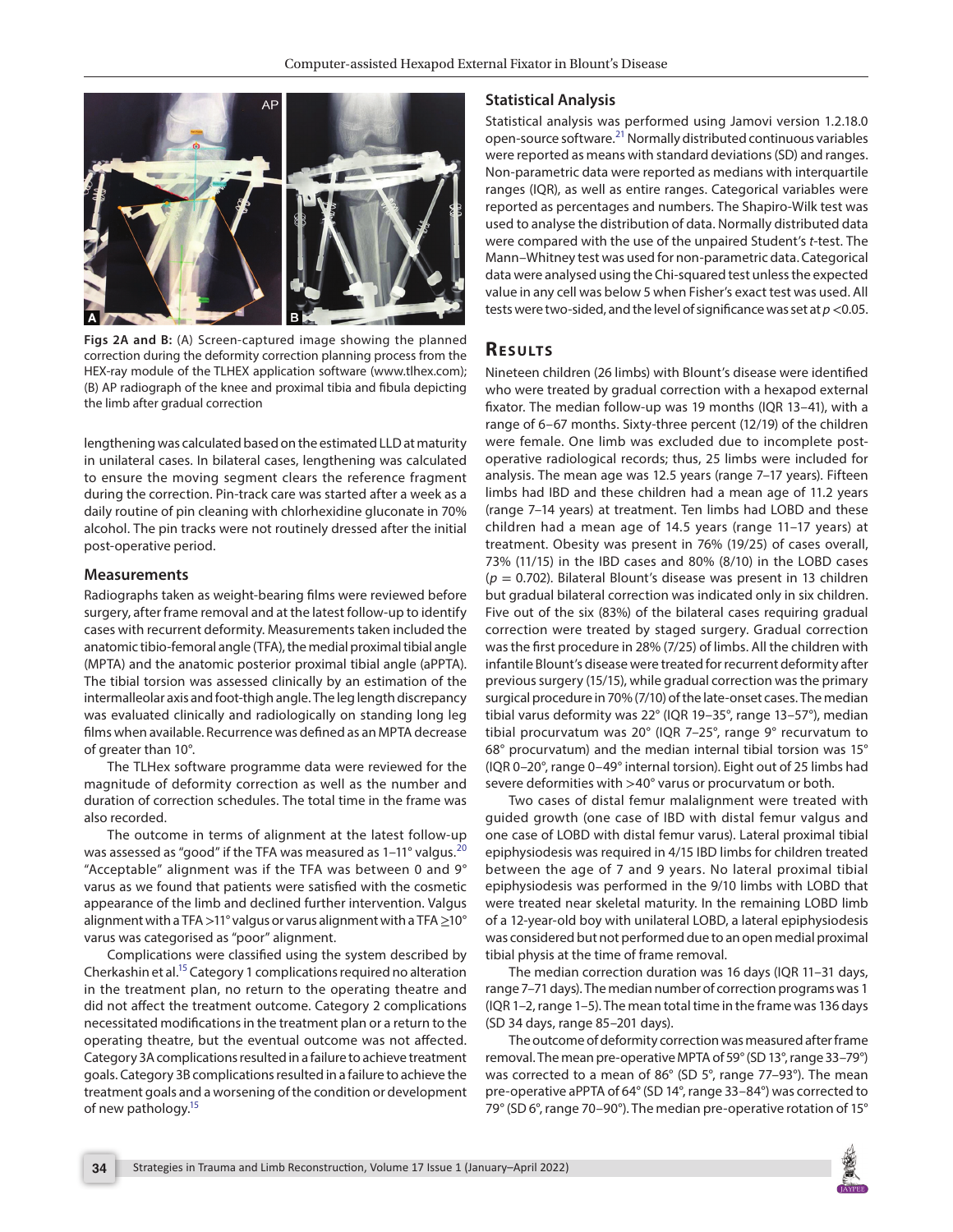internal rotation was corrected to normal (0–15° of external rotation). The median lengthening was 1 cm (IQR 1–1 cm, range 0.5 cm shortening to 3.5 cm lengthening). We were able to measure the pre- and post-operative TFA accurately in 80% (20/25) of cases. The mean TFA of 28° varus (SD 13°, range 4–53°) was corrected to 1.8° valgus (SD 6°, range 14° varus to 13° valgus). A comparison of the pre- and post-operative data between IBD and LOBD is summarised in [Table 1.](#page-3-0) The alignment after correction was "good" in 55% (11/20), "acceptable" in 35% (7/20) and "poor" in 10% (2/20). Of the two cases with poor alignment, one was due to overcorrection of the tibial deformity to an MPTA of 93° which resulted in a valgus tibiofemoral alignment. The second case with poor alignment was due to a combination of tibial and distal femoral varus malalignment. In this case, the MPTA was under-corrected (MPTA  $= 80^{\circ}$ ) and distal femoral varus alignment resulted from malreduction during plate fixation of a distal femur fracture sustained during gradual correction of the tibia.

Two patients had recurrent genu varum. One patient with IBD who was operated on at the age of 7 years developed recurrence that occurred despite percutaneous lateral epiphysiodesis (that was performed at frame removal) and required a repeat osteotomy. Another patient with LOBD treated at the age of 12 had 8° recurrent proximal tibial varus at the latest follow-up but it was combined with progressive distal femoral varus; this resulted in an unacceptable anatomic TFA of 15°. Lateral epiphysiodesis was considered but not performed due to an open medial proximal tibial growth plate at frame removal.

#### **Complications**

All patients developed a Category 1 complication in the form of minor pin track infection that resolved with increased frequency of pin track care and oral antibiotics (Checketts-Otterburn arade I and  $II$ ).<sup>[22](#page-5-17)</sup>

Four patients developed Category 2 complications. The deformity correction in one patient was not completed due to a proximal ring mounting error. The patient had to return to the operating theatre during deformity correction for adjustment of the orientation of the proximal ring. Deformity correction continued uneventfully after that with "good" alignment achieved. In another case, complete translation of the moving segment occurred in relation to the reference segment due to the osteotomy being too distal (Paley osteotomy rule two). $^{23}$  An additional run of the programme was utilised in order to translate the axis of the reference segment (Paley osteotomy rule three) so that the osteotomy surface of the moving segment overlapped at least 50% of the reference segment. $^{23}$  When poor regenerate was observed on sequential X-rays, the patient was returned to the operating theatre for iliac crest autograft. The osteotomy healed without further complication. Two patients developed Checketts-Otterburn grade III pin track infection of the proximal transverse tensioned wire that resolved after wire removal.

There was poor alignment in two limbs (8%), and these were classified as Category 3 complications. One was due to tibial overcorrection (MPTA of 93°) and was classified as a Category 3A complication. Inadequate deformity correction in the second patient was due to an under-corrected tibia (MPTA of 80°). This patient also sustained a spiral distal femur fracture due to a fall during the consolidation phase of treatment. The distal femur was treated by open reduction and plate fixation with a residual varus deformity (mechanical lateral distal femoral angle of 94°, opposite side 83°), resulting in varus malalignment and a Category 3B complication.

A comparative analysis of the correction, results and complication rates is summarized in [Table 2.](#page-4-0)

## **Dis c u s sio n**

The aim was to determine the outcome of hexapod external fixatorassisted gradual deformity correction of the tibia in children with Blount's disease. The severity of the deformity, the correction and the incidence of complications were measured and recorded. A good or acceptable deformity correction was accomplished in 90% of cases, with two cases subsequently developing recurrent deformities. All patients developed Category 1 complications and four patients developed Category 2 complications. These complications did not compromise the goals of treatment due to timely interventions during the correction period. Two patients developed Category 3 complications.

<span id="page-3-0"></span>**Table 1:** Summary and comparative analysis of the pre- and post-operative descriptive characteristics of our patient cohort

|                                      | Infantile Blount's disease                       | Late-onset Blount's disease                      |                         |  |
|--------------------------------------|--------------------------------------------------|--------------------------------------------------|-------------------------|--|
| Variable                             | $(n = 15)$                                       | $(n = 10)$                                       | p value                 |  |
| Age <sup>'</sup>                     | $11.2(7-14)$                                     | $14.5(11-17)$                                    | $< 0.001$ <sup>vi</sup> |  |
| Obesity $[% (n)]$                    | 73% (11)                                         | $80\%$ (8)                                       | $0.702$ <sup>vii</sup>  |  |
| Bilateral                            | 87% (13)                                         | $60\%$ (6)                                       | $0.126$ <sup>vii</sup>  |  |
| Previous surgery                     | 100% (15)                                        | $30\%$ (3)                                       | $<$ 0.001 $\rm{vii}$    |  |
| Pre-operative                        |                                                  |                                                  |                         |  |
| <b>TFA</b> <sup>ii</sup>             | $-30^{\circ}$ ( $-4^{\circ}$ to $-53^{\circ}$ )  | $-26^{\circ}$ ( $-15^{\circ}$ to $-42^{\circ}$ ) | $0.482$ <sup>vi</sup>   |  |
| <b>MPTA</b> <sup>iii</sup>           | 57° (69° to 37°)                                 | $61^{\circ}$ (74 $^{\circ}$ to 33 $^{\circ}$ )   | $0.544$ <sup>vi</sup>   |  |
| aPPTA <sup>iv</sup>                  | $60^{\circ}$ (84 $^{\circ}$ to 33 $^{\circ}$ )   | $69^{\circ}$ (83 $^{\circ}$ to 45 $^{\circ}$ )   | $0.135$ <sup>vi</sup>   |  |
| Internal rotation <sup>v</sup>       | $15^{\circ}$ (0 $^{\circ}$ to 30 $^{\circ}$ )    | 14° (0° to 49°)                                  | $0.333$ <sup>viii</sup> |  |
| Post-operative (after frame removal) |                                                  |                                                  |                         |  |
| <b>TFA</b> <sup>ii</sup>             | $1.2^{\circ}$ (-14 $^{\circ}$ to 13 $^{\circ}$ ) | $2.4^{\circ}$ (-5 $^{\circ}$ to 10 $^{\circ}$ )  | $0.761$ <sup>vi</sup>   |  |
| <b>MPTA</b> <sup>iii</sup>           | 86° (77° to 92°)                                 | 87° (82 to 93°)                                  | $0.956$ <sup>viii</sup> |  |
| aPPTA <sup>iv</sup>                  | 79° (70° to 89°)                                 | 79° (70° to 90°)                                 | $0.857$ <sup>vi</sup>   |  |

(i) Mean age in years (range); (ii) Mean tibio-femoral angle (TFA) (range), negative values denote varus alignment; (iii) Mean medial proximal tibial angle (MPTA) (range); (iv) Mean anatomic proximal posterior tibial angle (aPPTA) (range); (v) Median internal rotation (range); (vi) Student's *t*-test; (vii) Chi-squared test; (viii) Mann–Whitney *U*-test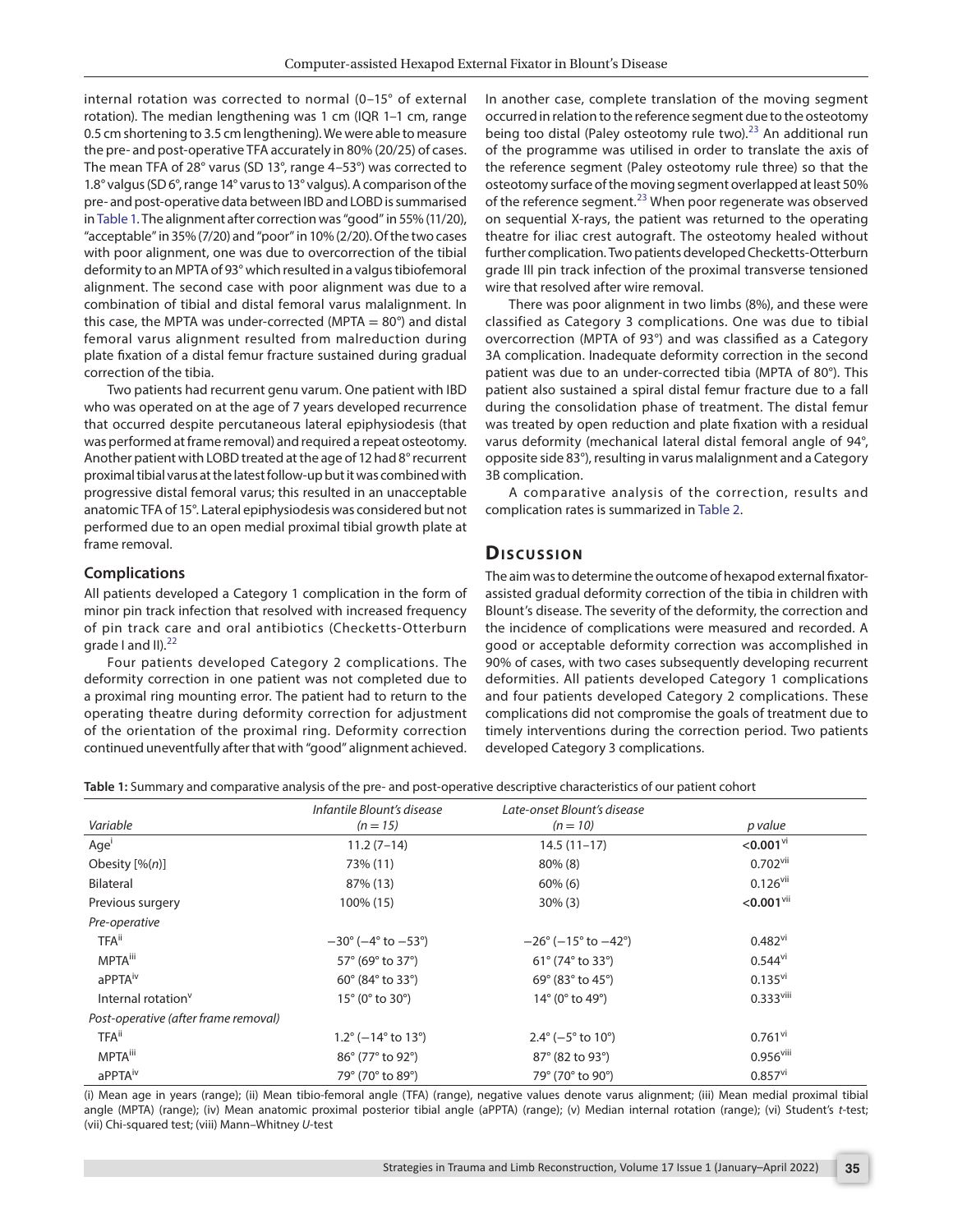|                          | Infantile Blount's disease | Late-onset Blount's disease |                         |  |
|--------------------------|----------------------------|-----------------------------|-------------------------|--|
| Variable                 | $n = 15$                   | $n = 10$                    | p value                 |  |
| Correction               |                            |                             |                         |  |
| Program number           | $1(1-5)$                   | $2(1-3)$                    | $0.822$ <sup>vi</sup>   |  |
| Correction daysii        | $19(11 - 71)$              | $14(7-33)$                  | $0.337$ <sup>vi</sup>   |  |
| Total daysii             | 136 (85-180)               | 137 (91-201)                | $0.925$ <sup>vii</sup>  |  |
| Results ( $n = 20$ )     |                            |                             |                         |  |
| Goodili                  | $50\%$ (5)                 | $60\%$ (6)                  |                         |  |
| Acceptable <sup>iv</sup> | $30\%$ (3)                 | $40\%$ (4)                  | $0.327$ <sup>viii</sup> |  |
| Poor <sup>v</sup>        | $20\%$ (2)                 | $0\%$ (0)                   |                         |  |
| Complications $[\%(n)]$  |                            |                             |                         |  |
| Category 1               | 100% (15)                  | 100% (10)                   |                         |  |
| Category 2               | $27\%$ (4)                 | $0\%$ (0)                   | $0.075$ <sup>viii</sup> |  |
| Category 3A              | $7\%$ (1)                  | $0\%$ (0)                   | $0.229$ <sup>viii</sup> |  |
| Category 3B              | $7\%$ (1)                  | $0\%$ (0)                   |                         |  |

<span id="page-4-0"></span>

|  | Table 2: Summary and comparative analysis of the correction, results and complication rate of gradual correction in our patient cohort |  |  |  |
|--|----------------------------------------------------------------------------------------------------------------------------------------|--|--|--|
|  |                                                                                                                                        |  |  |  |

(i) Median (range); (ii) Mean total days in external fixator (range); (iii) 1° valgus to 11° valgus tibio-femoral angle (TFA); (iv) 0–9° varus TFA; (v) >11° valgus, >9° varus; (vi) Mann–Whitney *U*-test; (vii) Student's *t*-test; (viii) Chi-squared test

This cohort consisted of a mixture of recurrent IBD and LOBD with the mean age comparable to other studies on similar mixed cohorts.<sup>11,15</sup> A high proportion of the children in this cohort (76%) had a BMI >95th centile, comparable to other studies.<sup>11[,15](#page-5-10),24</sup> The magnitude of deformity (13–57° varus, 9° recurvatum to 63° procurvatum) was similar to the studies by Stanitski (10–55° varus) and Cherkashin (2–48° varus, 11° recurvatum to 48° procurvatum).<sup>11[,15](#page-5-10)</sup> Correction to a mean MPTA and aPPTA of within 1–2° to the reference means was achieved although there was substantial variation around this mean due to the two cases with poor alignment.<sup>18</sup> "Good" or "acceptable" alignment in 90% of cases was accomplished when evaluating the correction as measured by the TFA.

The duration of correction (mean 16 days, range 7–71 days) reflected the complexity of the deformity with some children requiring multiple deformity correction programmes and those undergoing lengthening requiring more prolonged correction. The total duration of frame application (136 days, range 85–201 days) was similar to that described by Cherkashin et al. (average 130 days for Infantile and 152 days for Adolescent Blount's disease), but longer than the reports by Feldman (approximately 102 days) and Stanitski (84 days without lengthening, 118 days with lengthening).<sup>11,[12](#page-5-8)[,15](#page-5-10)</sup> There was caution exercised when planning frame removal with a following of the adage: 'rather a month too late than a day too early'.

Several authors have described a simultaneous medial tibial plateau elevation osteotomy (either acute or gradual) with the proximal tibial osteotomy for gradual correction, and with a low rate of complications.<sup>25-30</sup> In our unit, children with demonstrable knee instability in full extension and an ADMP >30° were treated with simultaneous medial joint line elevation, proximal tibial osteotomy and acute correction combined with lateral proximal tibial epiphysiodesis. This strategy was chosen due to the potential risk of deep infection at the elevation osteotomy or even septic arthritis when proximal tibial external fixation, with a high incidence of pin track infection, is combined with peri-articular osteotomies. This decision was supported by our observation of two major pin track infections at the proximal tibial reference wire in this study.

The classification described by Cherkashin et al. provides a pragmatic framework to evaluate difficulties encountered during treatment.<sup>15</sup> Superficial pin track infection that resolved on oral antibiotics was a universal Category 1 complication, similar to the experience of Feldman et al. and Eidelman et al.<sup>12,[31](#page-5-22)</sup> Of the four cases with Category 2 complications, two were due to major pin track infections that resolved without further sequelae after wire removal. The third Category 2 complication occurred in a child with severe deformity (MPTA of 37°, aPPTA of 36°). The extent of the procurvatum was underestimated and the proximal ring was mounted anterior side-up. The posterior struts could not lengthen sufficiently to complete the deformity correction due to the proximal ring malalignment. This complication may have been prevented had a pre-built frame been used in application. The final Category 2 complication was due to a complete translation of the moving segment on the reference fragment during deformity correction. The osteotomy was too far distal in relation to the apex of the deformity. A check-up programme was run to correct the translation at the cost of residual axis translation and Iliac crest autograft was required to achieve union. This complication could have been avoided by ensuring the proximal ring and fixation elements were placed as proximal as possible (without penetrating the distal knee joint capsule), allowing for the osteotomy site to be as close as possible to the apex of deformity. We failed to achieve the goals of the procedure in two patients; one resulted from tibial over-correction and the other was a combination of tibial undercorrection and distal femur malunion.

During follow-up, two patients developed recurrent genu varum. One case was ascribed to a failed lateral epiphysiodesis in a child with IBD. The second was due to a combination of mild recurrent tibial varus and progressive concomitant distal femoral varus in a 12-year-old boy with LOBD. A timely lateral epiphysiodesis may have prevented this complication. A lateral proximal tibial epiphysiodesis is essential when further medial growth is unlikely, such as after previous IBD recurrence, or in the child with LOBD and severe obesity treated when significant growth remains. Follow-up until skeletal maturity is essential to monitor for recurrence as the failure rate of lateral epiphysiodesis is between 12 and 15%.<sup>[32](#page-5-23)</sup>

There are several limitations to this study. Incomplete records did not permit a comparison of frame mounting accuracy between the 'pre-built' and 'rings-first' methods of frame application. Clinical